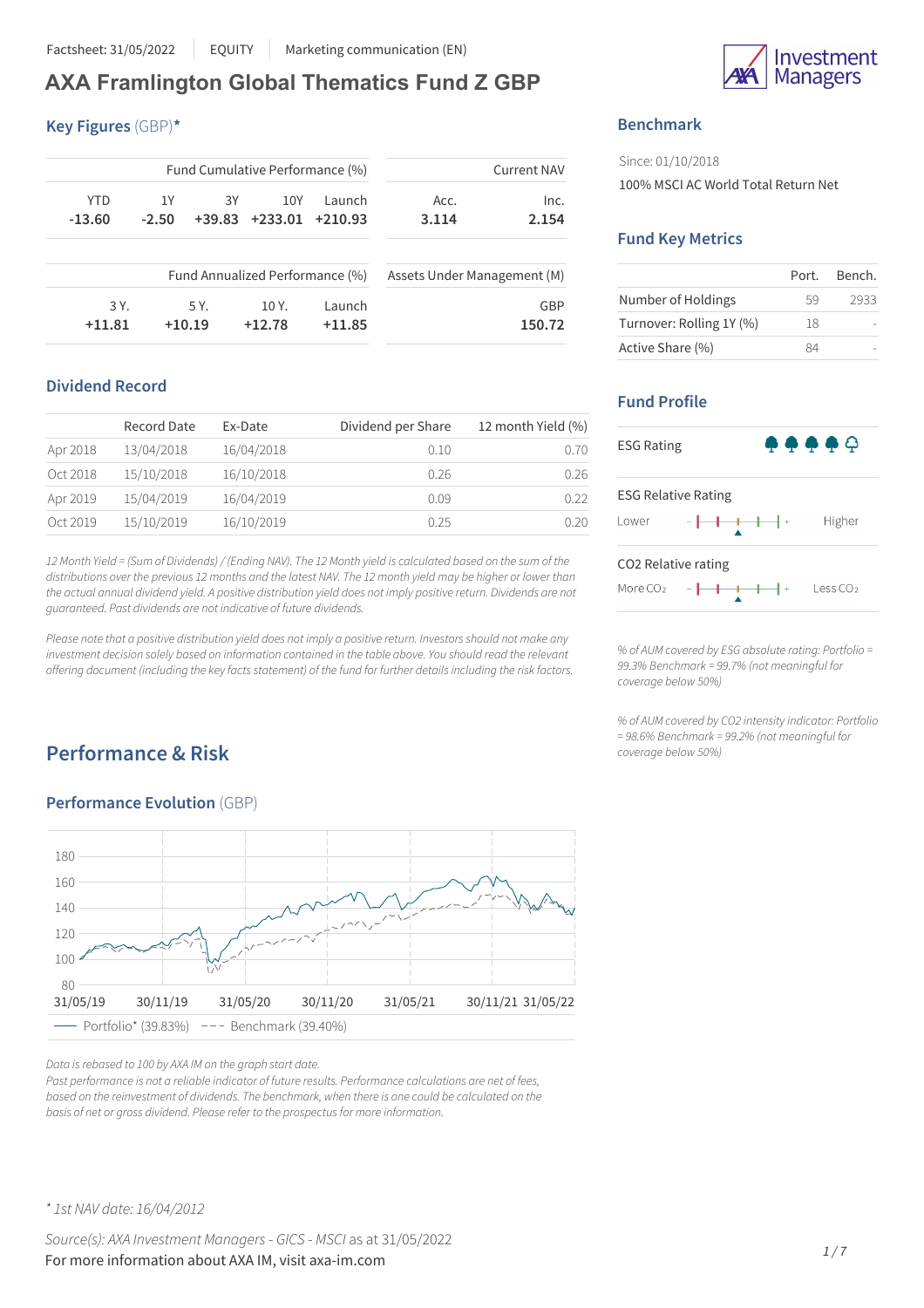### **Risk Analysis**

|                                     | 1Y      | 3Y    | 5Y    | Launch |
|-------------------------------------|---------|-------|-------|--------|
| Portfolio Volatility* (%)           | 14.55   | 15.85 | 14.99 | 13.19  |
| Benchmark Volatility (%)            | 12.38   | 13.75 | 12.45 | 11.07  |
| Relative Risk/Tracking Error $(\%)$ | 10.60   | 8.60  | 7.59  | 6.31   |
| Sharpe Ratio                        | $-0.13$ | 0.78  | 0.71  | 0.93   |
| <b>Information Ratio</b>            | $-0.62$ | 0.12  | 0.19  | 0.05   |

## **Rolling Performance (%)**

|               | 1M      | 3M      | 6M      | <b>YTD</b> | 3Y    | 5Y    | 31/05/21<br>31/05/22 | 31/05/20<br>31/05/21 | 31/05/19<br>31/05/20 | 31/05/18<br>31/05/19 | 31/05/17<br>31/05/18 | Launch   |
|---------------|---------|---------|---------|------------|-------|-------|----------------------|----------------------|----------------------|----------------------|----------------------|----------|
| Portfolio*    | $-2.63$ | $-1.89$ | -12.23  | $-13.60$   | 39.83 | 62.53 | $-2.50$              | 16.91                | 22.68                | 3.58                 |                      | 210.93   |
| Benchmark     | $-0.27$ | 0.18    | $-4.84$ | $-6.33$    | 39.40 | 59.09 | 4.91                 | 23.62                | 7.48                 | 5.43                 | 8.24                 | 228.96   |
| Excess Return | $-2.36$ | $-2.07$ | $-7.39$ | $-7.27$    | 0.42  | 3.43  | $-7.42$              | $-6.71$              | 15.19                | $-1.85$              | 3.97                 | $-18.02$ |

## **Annual Calendar Performance (%)**

|               | 2021    | 2020  | 2019  | 2018    | 2017  | 2016    | 2015    | 2014  | 2013  | 2012 |
|---------------|---------|-------|-------|---------|-------|---------|---------|-------|-------|------|
| Portfolio*    | 10.15   | 28.57 | 30.05 | $-3.83$ | 15.76 | 22.17   | 2.64    | 14.28 | 26.09 |      |
| Benchmark     | 19.63   | 12.66 | 21.72 | $-2.29$ | 11.80 | 28.24   | 4.87    | ⊥1.46 | 24.33 |      |
| Excess Return | $-9.48$ | 15.90 | 8.33  | $-1.54$ | 3.95  | $-6.07$ | $-2.23$ | 2.82  |       |      |

Past performance is not a reliable indicator of future results. Performance calculations are net of fees, based on the reinvestment of dividends. The benchmark, when there is one could be calculated on the basis of net or gross dividend. Please refer to the prospectus for more information.

# **Portfolio Analysis**

## **Top 10 Holdings**

| Equity                      |           |                  | Weighting (%) | Sector                 | Geography     |
|-----------------------------|-----------|------------------|---------------|------------------------|---------------|
|                             | Portfolio | <b>Benchmark</b> | Relative      |                        |               |
| Alphabet Inc                | 4.88      | 2.20             | 2.68          | Communication Services | North America |
| National Grid PLC           | 3.07      | 0.09             | 2.98          | Utilities              | UK            |
| UnitedHealth Group Inc      | 3.05      | 0.77             | 2.27          | Health Care            | North America |
| Waste Connections Inc.      | 2.92      | 0.05             | 2.86          | Industrials            | North America |
| TE Connectivity Ltd         | 2.78      | 0.07             | 2.71          | Information Technology | North America |
| Fidelity National Informati | 2.76      | 0.10             | 2.66          | Information Technology | North America |
| NextEra Energy Inc          | 2.72      | 0.24             | 2.47          | Utilities              | North America |
| Fisery Inc.                 | 2.58      | 0.10             | 2.48          | Information Technology | North America |
| <b>OUALCOMM Inc</b>         | 2.50      | 0.26             | 2.24          | Information Technology | North America |
| Apple Inc                   | 2.48      | 4.02             | $-1.54$       | Information Technology | North America |
| Total (%)                   | 29.74     | 7.91             |               |                        |               |

*\* 1st NAV date: 16/04/2012*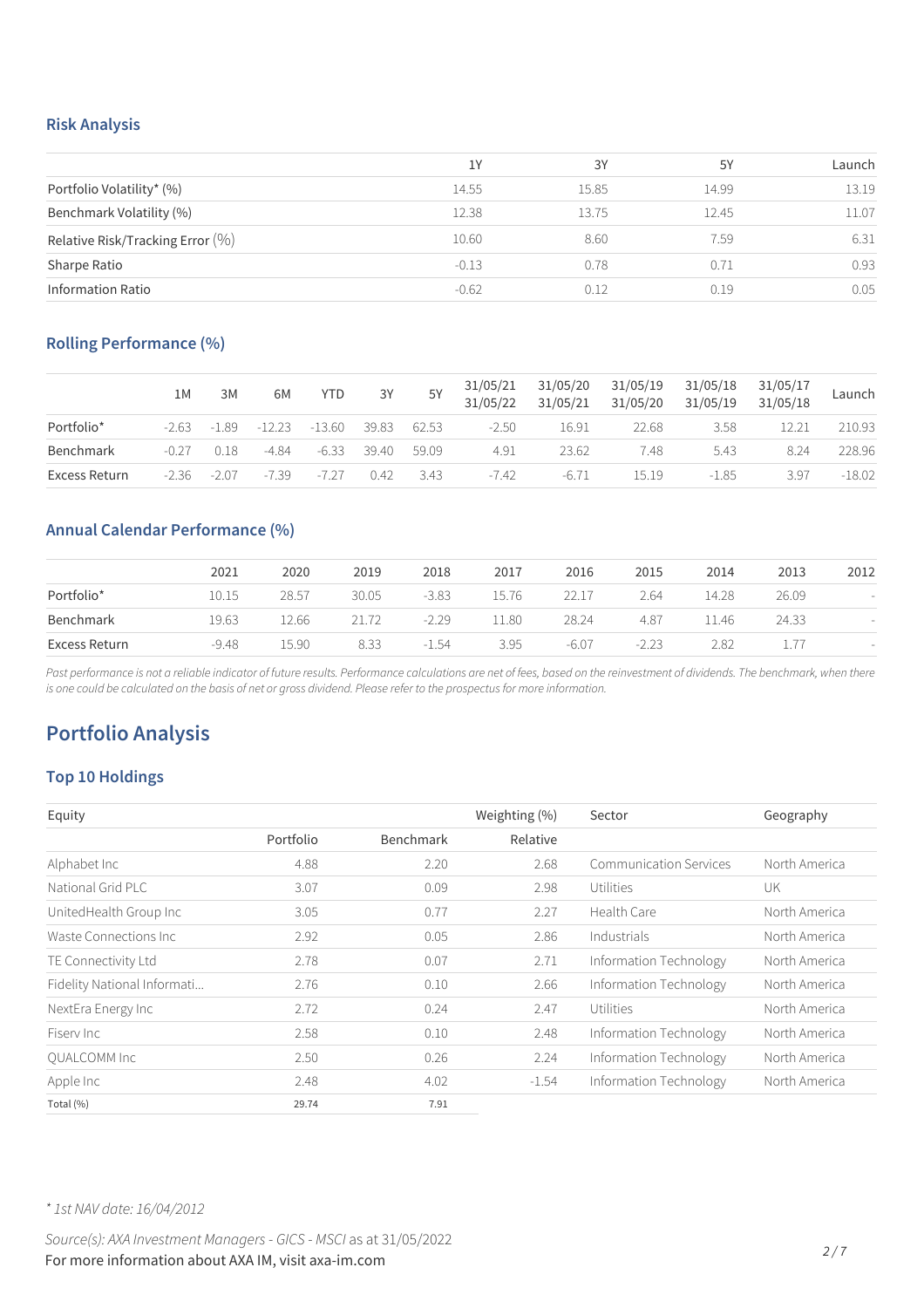## **Top 5 Overweight** (%)

|                                  |      | Port, Bench, Relative |      |
|----------------------------------|------|-----------------------|------|
| National Grid PLC                | 3.07 | 0 Q 9                 | 298  |
| Waste Connections Inc.           | 292  | O 0.5                 | 2.86 |
| TE Connectivity Ltd              | 278  | 0.07                  | 2.71 |
| Alphabet Inc                     | 488  | 220                   | 2.68 |
| Fidelity National Information Se | 276  | 0. I O                | 2.66 |

## **Sector Breakdown** (%)

|                               | Portfolio | Benchmark |
|-------------------------------|-----------|-----------|
| Information Technology        | 34.90     | 21.32     |
| Health Care                   | 20.57     | 12.32     |
| Industrials                   | 10.09     | 9.37      |
| Financials                    | 7.36      | 14.77     |
| Utilities                     | 7.09      | 3.10      |
| <b>Communication Services</b> | 6.93      | 7.82      |
| Consumer Staples              | 5.65      | 7.29      |
| Consumer Discretionary        | 4.97      | 10.94     |
| Real Estate                   | 1.74      | 2.75      |
| Materials                     | 0.00      | 5.12      |
| Energy                        | 0.00      | 5.18      |
| Undetermined                  | 0.00      | 0.03      |
| Cash                          | 0.71      | 0.00      |

## **Geographical Breakdown** (%)

|                                 | Portfolio | Benchmark |
|---------------------------------|-----------|-----------|
| North America                   | 72.00     | 63.82     |
| Europe Ex UK                    | 8.33      | 12.10     |
| UK                              | 7.27      | 3.94      |
| Emerging                        | 6.78      | 10.76     |
| Japan                           | 3.11      | 5.50      |
| Developed Asia Pacific ex Japan | 1.79      | 3.14      |
| Other                           | 0.00      | 0.74      |
| Cash                            | 0.71      | 0.00      |
|                                 |           |           |

## **Top 5 Underweight** (%)

|                     |      | Port, Bench, Relative |         |
|---------------------|------|-----------------------|---------|
| Apple Inc           | 248  | 4.02                  | $-1.54$ |
| Tesla Inc.          | 0.00 | 1.07                  | $-1.07$ |
| Johnson & Johnson   | 0.00 | 0.78                  | -0.78   |
| <b>NVIDIA Corp</b>  | 0.OO | 0.77                  | $-0.77$ |
| Meta Platforms Inc. | 0.OO | 0.75                  | $-0.75$ |

## **Active Exposure by Sector** (%)



## **Active Exposure by Geography** (%)

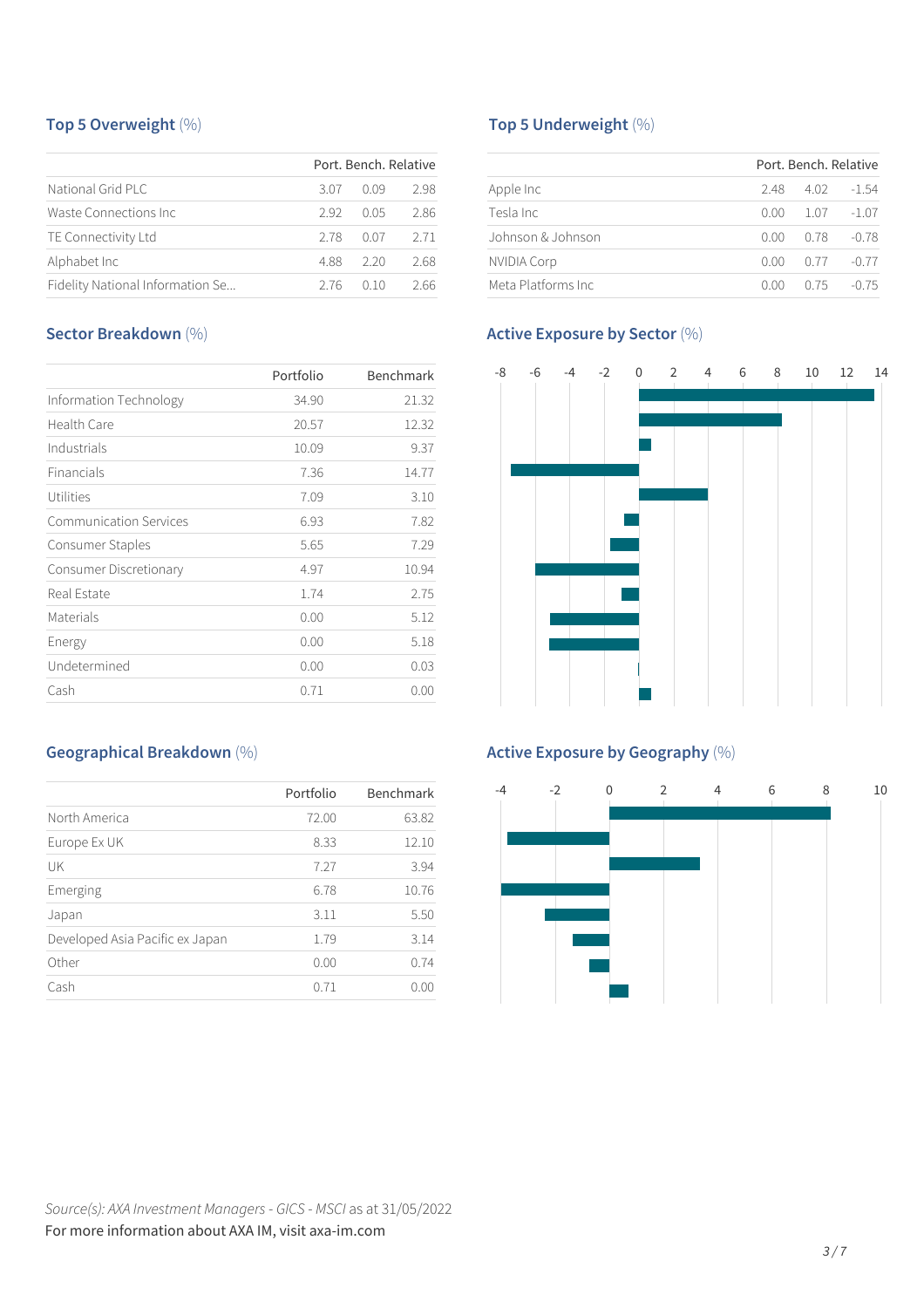## **MarketCap Breakdown** (GBP - %)

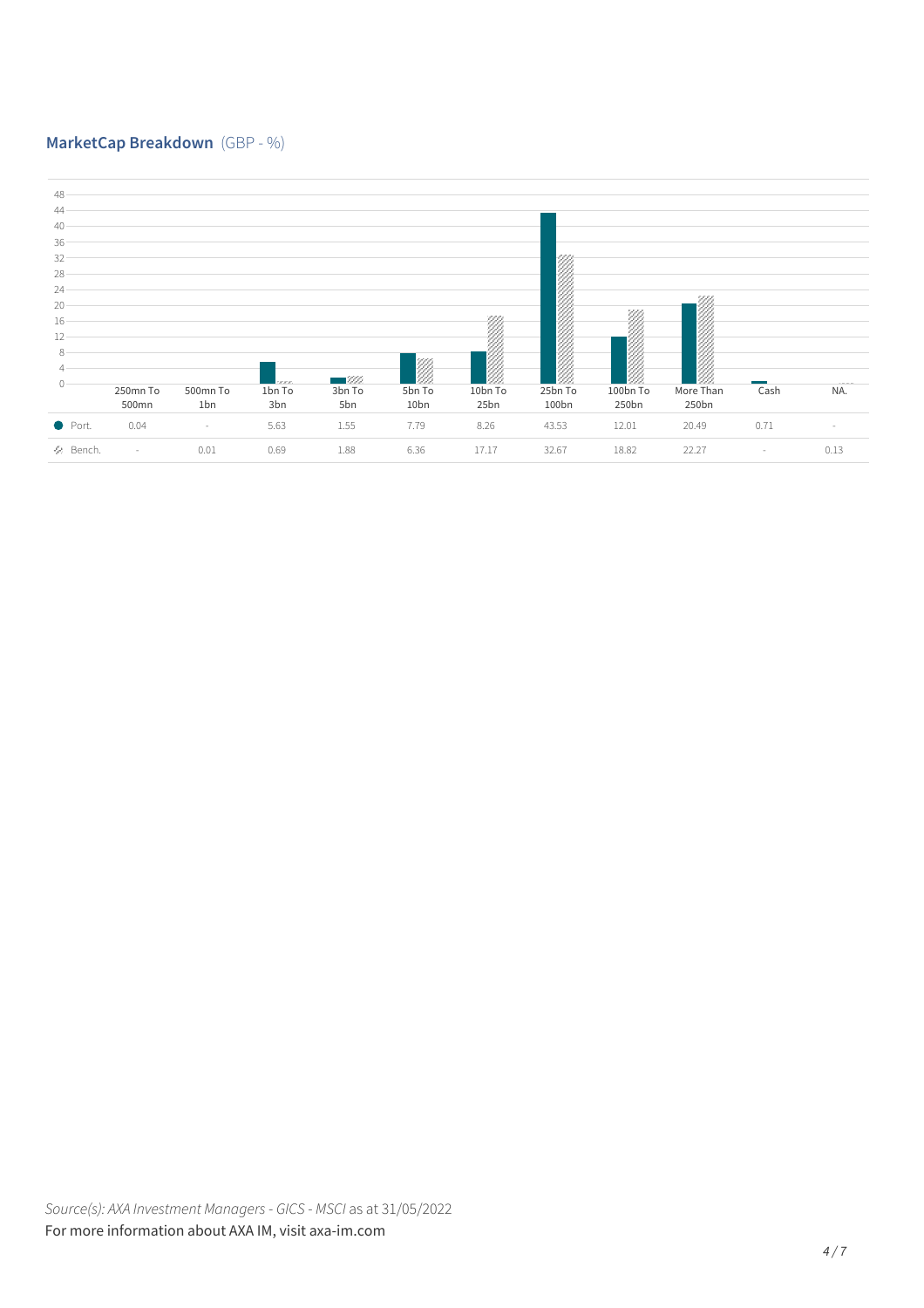# **Additional Information**

## **Administration: Z GBP**

| Legal form                              | Unit Trust                             |
|-----------------------------------------|----------------------------------------|
| <b>UCITS Compliant</b>                  | Yes                                    |
| <b>AIF Compliant</b>                    | No                                     |
| Legal country                           | United Kingdom                         |
| 1st NAV date                            | 16/04/2012                             |
| Fund currency                           | GBP                                    |
| Shareclass currency                     | GBP                                    |
| Valuation                               | Daily                                  |
| Share type                              | Accumulation / Income                  |
| ISIN code C / D                         | GB00B7MMKJ14 / GB00BRJZVP64            |
| Bloomberg Code C / D                    | FRAINTA LN / FRAINTI LN                |
| SEDOL Code C / D                        | -/BRJZVP6                              |
| MEX Code C / D                          | FRIGA / ELABHR                         |
| Ongoing charges                         | 0.84%                                  |
| Financial management fee                | 0.75%                                  |
| Maximum management fees                 | 0.75%                                  |
| Performance fee : none                  |                                        |
| Minimum initial subscription            | 100 000 GBP                            |
| Minimum subsequent<br>subcription       | 5000 GBP                               |
| Management company                      | AXA Investment Managers UK<br>Limited  |
| Delegation of account<br>administration | STATE STREET BANK AND TRUST<br>COMPANY |
| Custodian                               | <b>HSBC BANK PLC</b>                   |
|                                         |                                        |

*As disclosed in the most recent Annual Report, the ongoing charges calculation excludes performance fees, but includes management and applied servicesfees. The effective Applied Service Fee is accrued at each calculation of the Net Asset Value and included in the ongoing charges of each Share Class.*

## **Fund Objectives**

The aim of this Fund is to provide long-term capital growth.

### **Investment Horizon**

This Fund may not be suitable for investors who plan to withdraw their contribution within five years.

### **Risk Characteristics**



The risk category is calculated using historical performance data and may not be a reliable indicator of the Fund's future risk profile.

The risk category shown is not guaranteed and may shift over time The lowest category does not mean risk free.

#### **Why is this Sub-Fund in this category?**

The capital of the Fund is not guaranteed. The Fund is invested in financial markets and uses techniques and instruments which may be subject to sudden and significant variation, which may result in substantial gains or losses.

## **Additional Risk**

Emerging Market Risks: emerging markets or less developed countries may face more political, economic or structural challenges than developed countries. As a result, investments in such countries may cause greater fluctuations in the Fund's value than investments in more developed countries. In addition the reliability of trading, settlement and custody systems in some emerging market countries may not be equal to more developed countries and result in greater operational and liquidity risk.

Currency Risk: the Fund holds investments denominated in currencies other than the base currency of the Fund. As a result, exchange rate movements may cause the value of investments (and any income received from them) to fall or rise affecting the Fund's value.

Further explanation of the risks associated with an investment in this Fund can be found in the prospectus.

### **Subscription Redemption**

Your orders to buy, sell or transfer units in the Fund must be received by the Administrator by 12 noon on any working day, to receive that days Fund price. Please note that if your order is placed by an intermediary or Financial Adviser they may require extra processing time.The Net Asset Value of this Fund is calculated on a daily basis.

Minimum initial investment: £100,000 Minimum subsequent investment: £5,000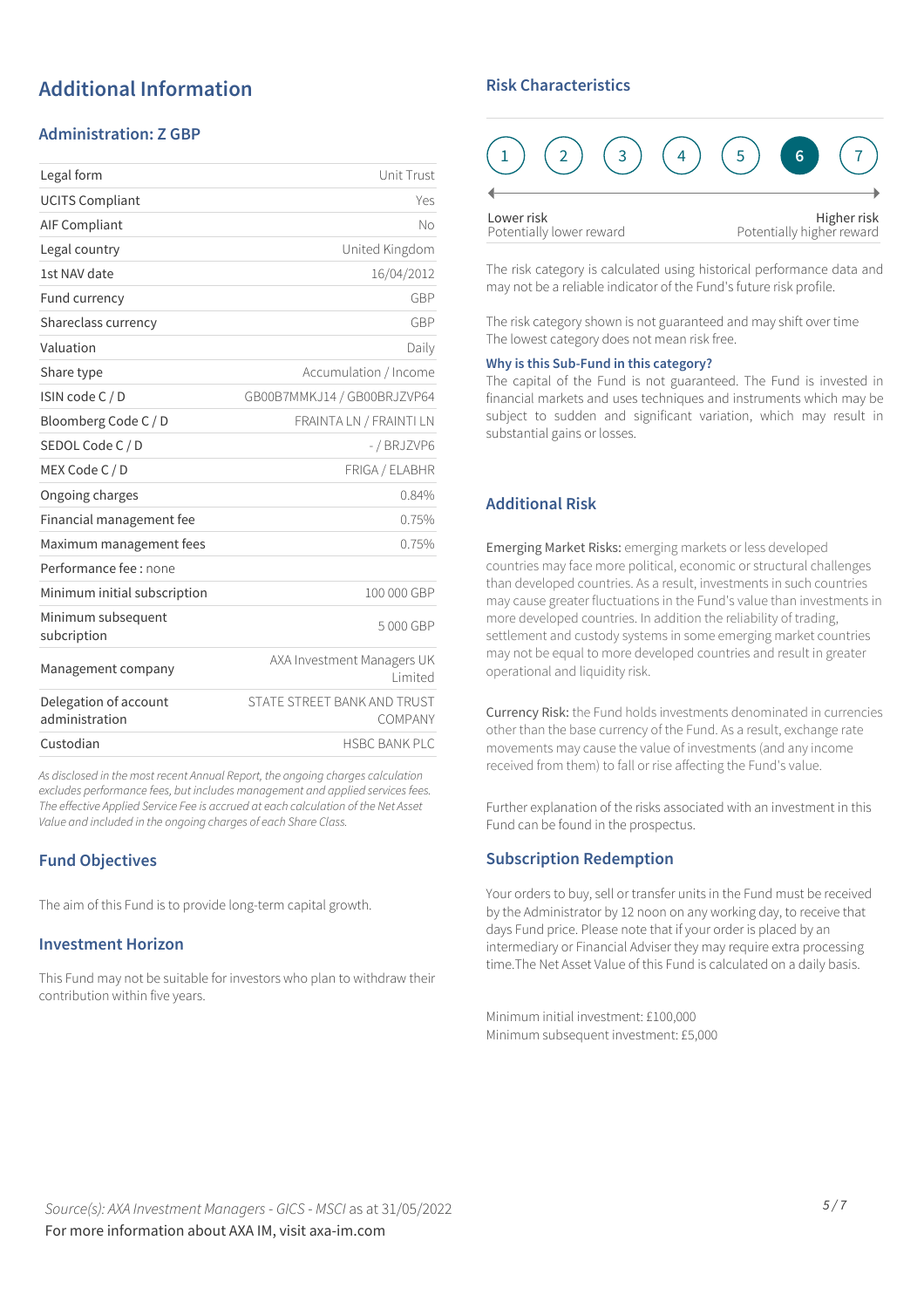### **How to Invest**

#### Retail Investors

Retail investors should contact their Financial intermediary.

### **ESG Metrics Definition**

The ESG absolute rating is based on a proprietary scoring methodology. If the fund has one tree (5 trees), it means that it is in the lowest (highest) ESG absolute rating category. For more information on the methodology, please visit https://www.axa-im.com/responsible-investing.

ESG relative rating is calculated as the difference between the ESG absolute rating of the portfolio and the ESG absolute rating of its benchmark. If ESG Relative rating is positive (negative), this means that the portfolio has a higher (lower) ESG absolute rating than the benchmark.

CO2 relative intensity is calculated as the difference between the CO2 intensity of the fund (expressed in tCO2/M€ Revenues) and the one of the benchmark.

If CO2 Relative intensity is green, it means that the intensity of the portfolio is lower than that of the benchmark. If CO2 Relative intensity is orange, it means that the intensity of the portfolio is higher than that of the benchmark. If CO2 Relative intensity is yellow, it means that the intensity of the portfolio is similar than that of the benchmark.

ESG indicators are for informational purposes only. The portfolio has neither statutory nor contractual ESG objectives.

### **Disclaimers**

#### Not for distribution or dissemination to US investors

This document is for informational purposes only and does not constitute investment research or financial analysis relating to transactions in financial instruments as per MIF Directive (2014/65/EU), nor does it constitute on the part of AXA Investment Managers or its affiliated companies an offer to buy or sell any investments, products or services, and should not be considered as solicitation or investment, legal or tax advice, a recommendation for an investment strategy or a personalized recommendation to buy or sell securities. The information contained herein is intended solely for the entity and/or person(s) to which it has been delivered, unless otherwise allowed under applicable agreements. AXA Investment Managers hereby disclaims any responsibility for any subsequent reproduction, redistribution or transmittal, along with any liability stemming from such activities.

Due to its simplification, this document is partial and opinions, estimates and forecasts herein are subjective and subject to change without notice. There is no guarantee forecasts made will come to pass. Data, figures, declarations, analysis, predictions and other information in this document is provided based on our state of knowledge at the time of creation of this document. Whilst every care is taken, no representation or warranty (including liability towards third parties), express or implied, is made as to the accuracy, reliability or completeness of the information contained herein. Reliance upon

information in this material is at the sole discretion of the recipient. This material does not contain sufficient information to support an investment decision.

Before making an investment, investors should read the relevant Prospectus and the Key Investor Information Document / scheme documents , which provide full product details including risks, investment charges and fees associated with the purchase of one of the mentioned products and risks. The information contained herein is not a substitute for those documents or for professional external advice.

The products or strategies discussed in this document may not be registered nor available in your jurisdiction. Please check the countries of registration with the asset manager, or on the web site https://www.axa-im.com/en/registration-map, where a fund registration map is available.

Past performance is not a guide to current or future performance, and any performance or return data displayed does not take into account commissions and costs incurred when issuing or redeeming units. The value of investments, and the income from them, can fall as well as rise and investors may not get back the amount originally invested. Exchange-rate fluctuations may also affect the value of their investment. Due to this and the initial charge that is usually made, an investment is not usually suitable as a short term holding. Commissions and costs have an adverse effect on the performance of the fund.

The Fund referenced herein has not been registered under the United States Investment Company Act of 1940, as amended, nor the United States Securities Act of 1933, as amended. None of the shares may be offered or sold, directly or indirectly in the United States or to any US Person unless the securities are registered under the Act, or an exemption from the registration requirements of the Act is available. A US Person is defined as (a) any individual who is a citizen or resident of the United States for federal income tax purposes; (b) a corporation, partnership or other entity created or organized under the laws of or existing in the United States; (c) an estate or trust the income of which is subject to United States federal income tax regardless of whether such income is effectively connected with a United States trade or business. In the United States, this material may be distributed only to a person who is a "distributor," or who is not a "U.S. person," as defined by Regulation S under the U.S. Securities Act of 1933 (as amended).

For the purposes of presenting the breakdown by country, sector, principal exposures and active strategies, equities and similar instruments relating to a single company (ADRs, GDRs, RSPs, rights, etc.) are grouped in order to form a single exposure for the said company.

The geographical breakdown is based on the country classification as published by the index provider (or the main index provider in case of a composite benchmark). The second available source is the Country ISO from Bloomberg (or Ultimate Country of risk for Emerging fund).

Annual turnover rate : Sum the last 12 monthly results to obtain the turnover rate over 1 rolling year, calculated according to the following formula: (abs(purchase) + abs(sale) - abs(subscription - redemption)  $)/$ (2\* average AUM).